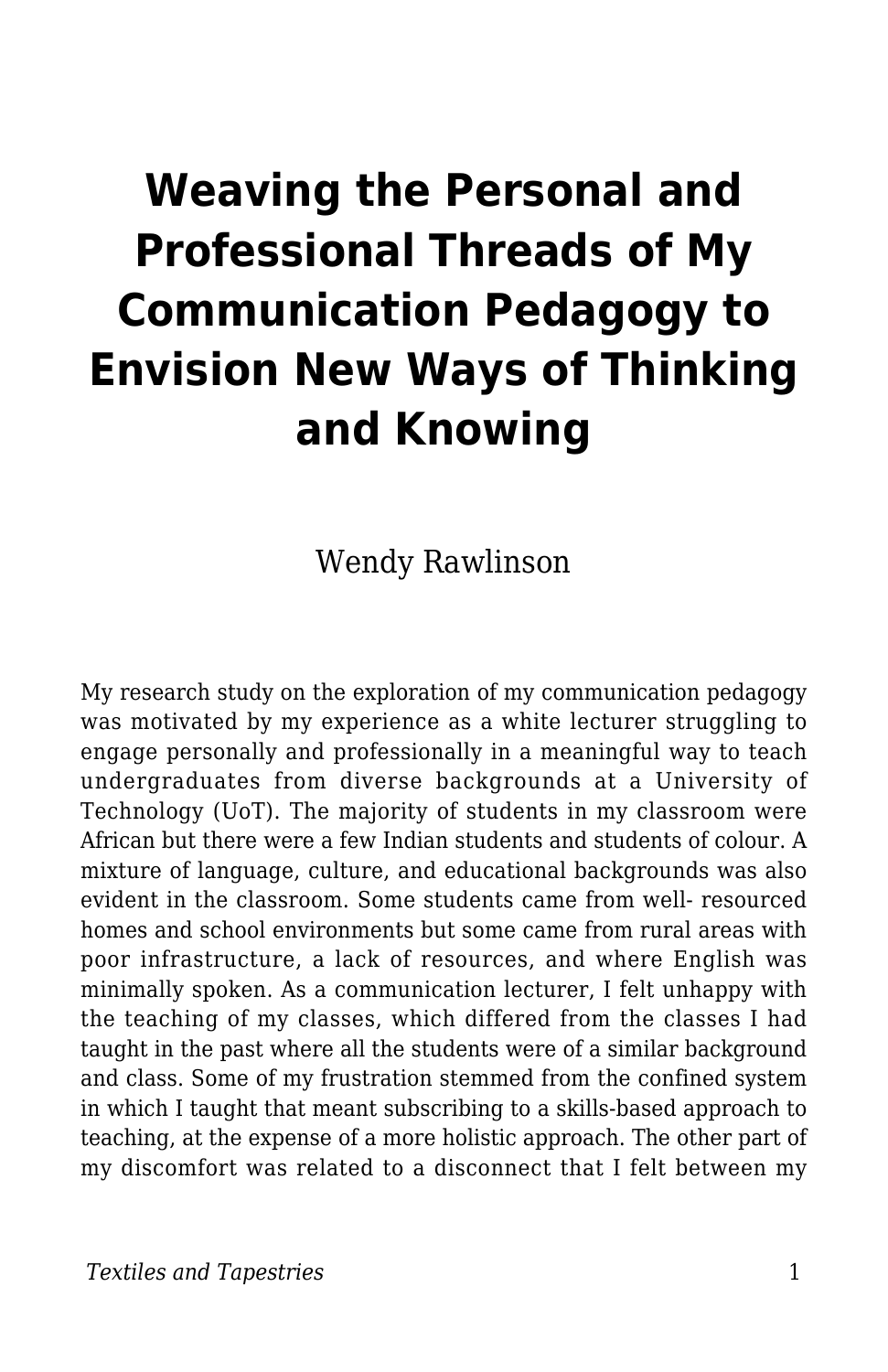students' understanding and grasp of the course material and mine. Employment of Social Identity Theory (Stets & Burke, 2000) and Critical Communication Pedagogy (Fassett & Warren, 2007) as a theoretical framing offered potential for me to explore the personalprofessional aspects of my communication pedagogy more critically. It also allowed for an exploration of the dominant social identities of class, race and gender that influenced my academic self. Communication pedagogy at my institution comprises a short course in which students study verbal and non-verbal communication, as well as barriers to communication. In addition, they are meant to master effective spoken and written communication skills. Lecturers follow a prescribed curriculum driven largely by summative assessment. This does not auger well for students whose first language is not English and who require more time to understand the material. I recognised that my own education had been privileged, and non –diverse in the sense that the student body comprised all white students and staff. I realised that I would have to make changes in order to challenge the status quo and experience deeper learning.

Foucault's theory of ethics (1985) enabled me to adopt an ethical stance in order to excavate my personal beliefs that seemed to shape the perspectives and actions that I adopted daily. I hoped that as I processed and activated Foucault's modes of ethics, I would be able to identify my fixed ways of thinking and my entrenched ways of teaching.

### **Objectives of the Study**

I was initially concerned about the black undergraduate students who were not sufficiently engaging with the course and from whom I felt slightly disconnected. My students' communicative competence, I believed, reflected my ineffective communication pedagogy. I was sure that looking at myself as the primary source for exploring improvement of my practices (La Boskey, 2004) might garner fresh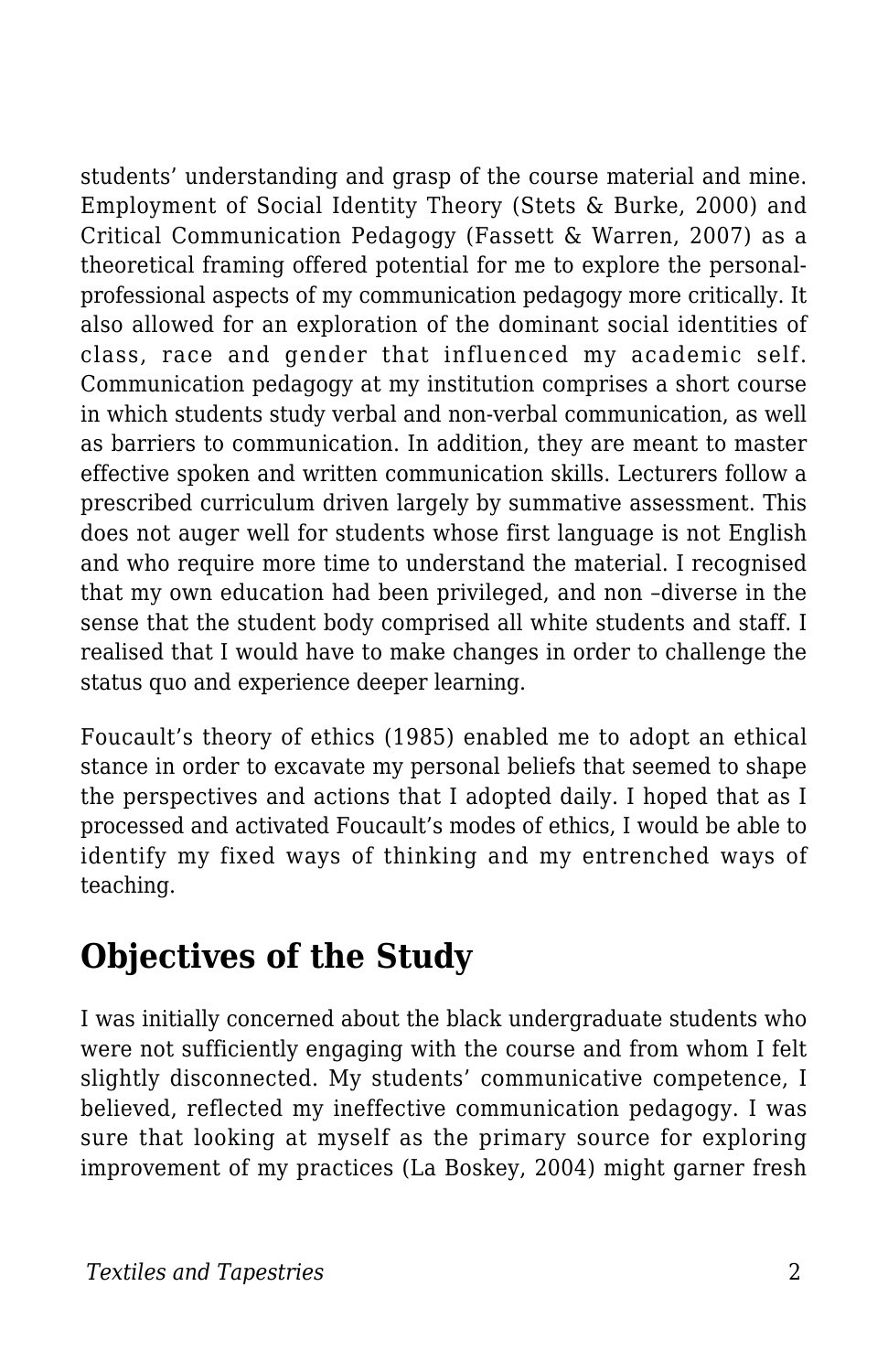insights into how teaching and learning could more effectively happen. In searching for clues as to my beliefs and values, I looked to Cohen (2008) who claims that teacher identities play a significant role in establishing the beliefs and values that are adopted in educational practices. These, he claims, dictate how teachers interact with others, as well as play a role in steering their actions in and beyond the classroom.

The research question driving the focus and purpose of the self-study was: *How does my communication lecturer identity inform what I do in a diverse undergraduate classroom at a UoT?*

## **Method(s)**

I employed personal history self-study (Samaras, et al., 2004) to story and interrogate my personal contextualised lived experiences as a white woman lecturer. As a specific genre of self-study, Samaras and Freese (2006, p. 2) define it as the "formative, contextualized experiences of our lives that influence how we think about and practice our teaching, and provides a powerful mechanism for teachers wanting to discern how their lived lives impact their ability to teach or learn." Significant nodal moments (Tidwell & Fitzgerald, 2004) of my teaching and learning over a period of time from my early life and schooling in the 1960s to my professional experiences were highlighted. Adopting this emic perspective aligns with Pinnegar's (1998, p. 33) view of self-study as "a methodology for studying professional practice settings." My choice to video my students in the classroom provided evidence of my practices (Whitehead, 2004), and served as a data source. Collecting critique from critical friends demonstrates how I attempted to follow the procedures of self-study that includes a call to action (Pithouse, et al., 2009).

In order to avoid the pitfalls of navel-gazing as a white lecturer, I engaged in collaborative processes with diverse critical friends. They helped to ensure triangulation of the understandings that were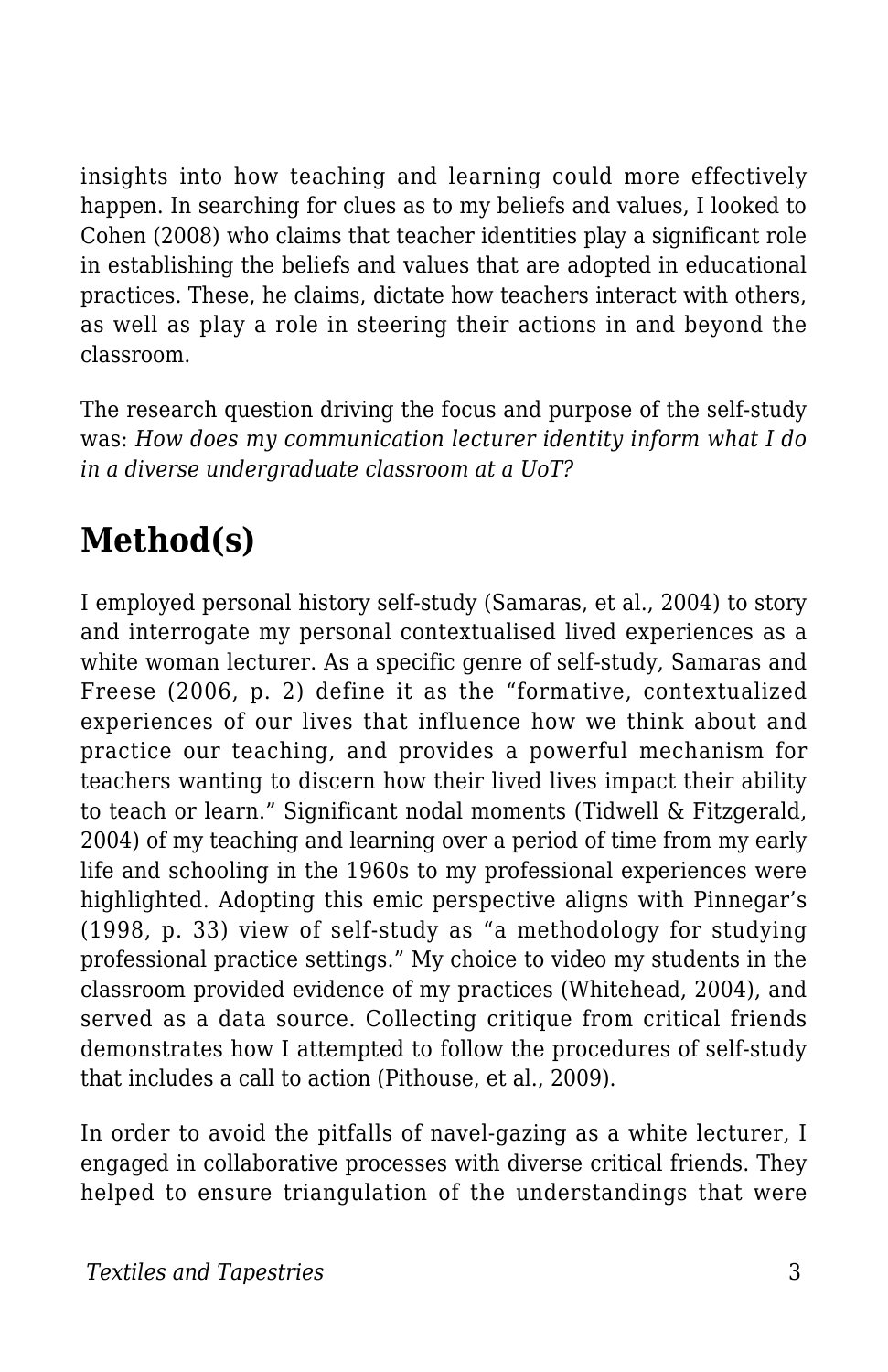presented and interpretations offered (Vanassche & Kelchtermans, 2015). The group of critical friends to which I belonged, comprised fellow colleagues at my institution, and another vibrant self-reflexive group who met once a month. Collaboration with my critical friends offered potential space for risk-taking and the critical self-disclosure of my teaching beliefs for more in-depth insights into self, my practices, and relationship with fellow colleagues (Pinnegar & Hamilton, 2009).

#### *Multiple Data Generation Methods and Data Sources*

In addition to the video recording, a short excerpt from my journal, and critical friends' feedback was employed. Drawing on multiple sources allowed for multiple perspectives and truths (Samaras et al., 2004; Leitch, 2006), and provided a more nuanced understanding of who I was as an educator. "Researchers use a wide range of art forms to represent and reinterpret, construct and deconstruct meaning…" (Samaras, 2011, p. 100), which includes video. Whilst positioning "I" at the centre, the methods allowed for excavation of my hidden assumptions and values that might not have been as perceptible had I chosen a different type of methodology. The diverse methods helped to break down boundaries in my belief system and dig up embedded perceptions that I held as a white communication lecturer. The choice to video record my lessons helped generate data to answer the research question: *How does my communication lecturer identity inform what I do in a diverse undergraduate classroom at a UoT?* It also helped provide evidence of my teaching and the learning of communication. Unlike the written mode, I believed it would better reflect the discipline of communication. Although the video-recordings happened over a six-week period in 2012, I draw on only one situation in this chapter.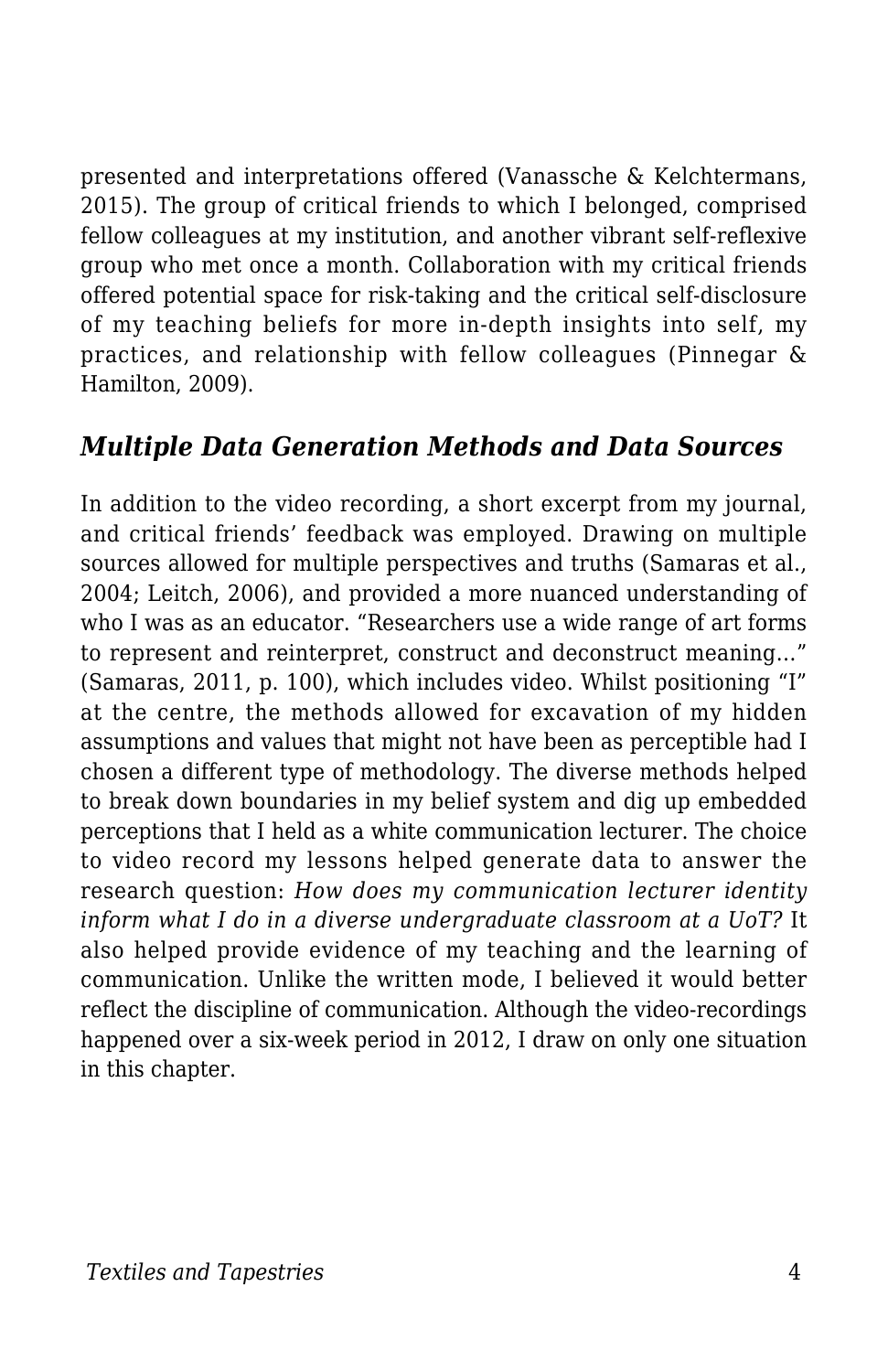# **Data Analysis**

Because my personal and professional identities and practices are complex I chose to employ Foucault's framework of ethics (1985) as a tool to assist in the unlearning and re-learning of self and my communication pedagogy. I recognised the need for an analytical lens where self would be positioned at the centre. I was drawn to the work of Foucault who not only views the individual as the primary source of transformation (Allan, 2013) but critiques current systems and offers a language of growth, transformation, and hope (Batters, 2011).

The following excerpt from my research journal, the transcript from my video-recorded lesson, and critical friends' feedback were analysed thematically to make sense of the interconnections between the personal and professional identities in shaping ways of knowing, being and doing. Coding these field texts helped to highlight patterns, threads, tensions, and themes (Clandinin & Connelly, 2000).

#### *A Need to Open up the Self*

Foregrounding myself as principal object of care (Foucault, 1983), I needed to inquire of self first and then self in relation to others. I recognised the need to pry open spaces to see myself in multiplicity, thereby addressing and confronting my biases. In exploring who I was, my classroom pedagogy and how I had regarded my students as deficit (Flores & Rosa, 2015), in relation to pre-determined measurements, prompted an opening up. This was firstly to self from the inside, which required growth as a professional, and then from the outside which meant opening up to critical friends.

#### *Effecting Changes in My Classroom Practice*

In order to allow for more participatory lessons, decentralising myself from my position in the classroom was a priority. I knew that relinquishing of control and vulnerability would be challenging. I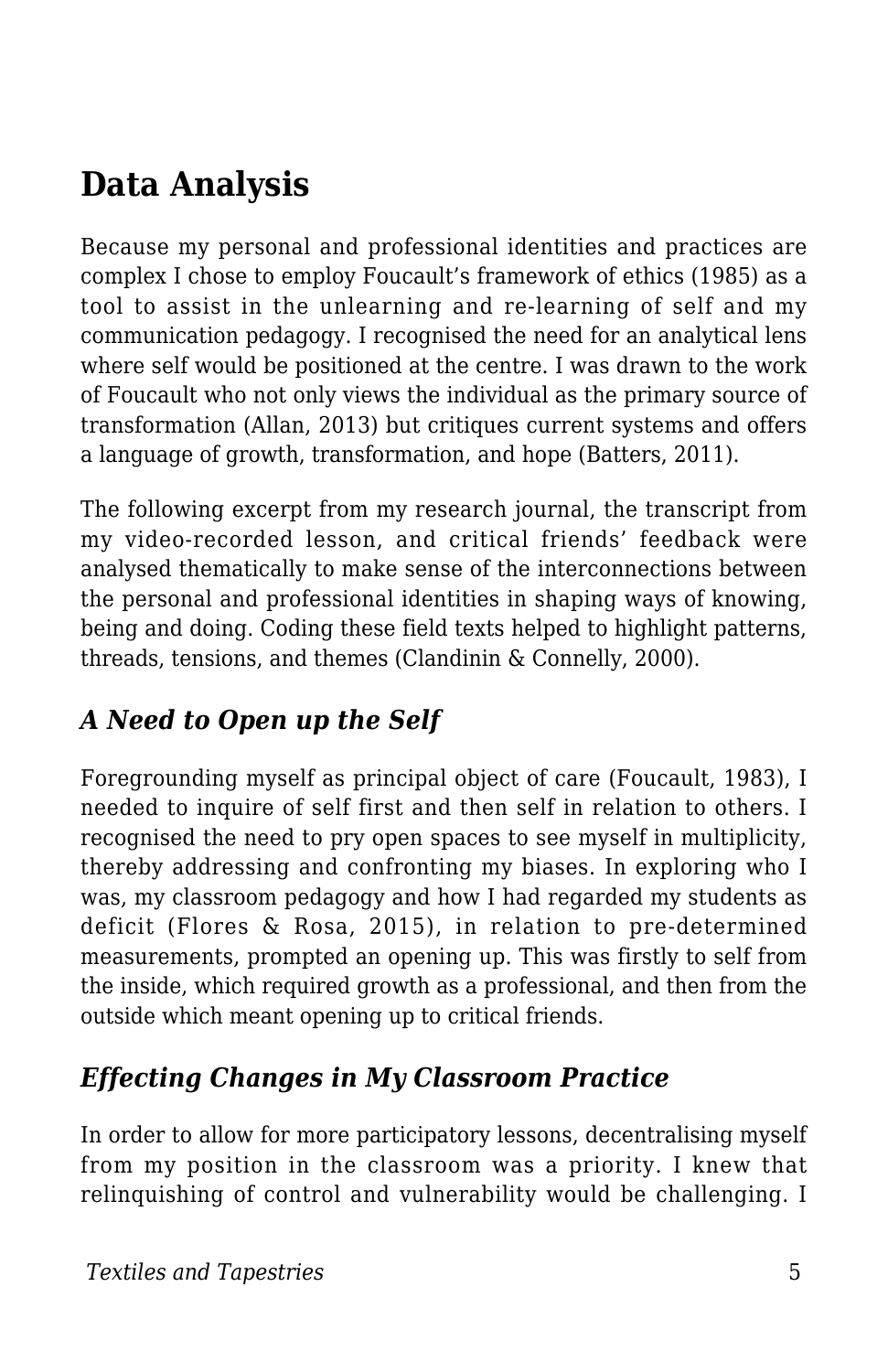began to critically question the automated, technicist way of teaching that I felt under pressure to employ, and the restrictive and formulaic curriculum that I taught. I created a platform where students could examine their own experiences of prejudice and stereotyping instead of reading examples of prejudice from a textbook. I thought an interactive approach would engage students, knowing that some students see participatory methods as an abdication of the teacher's role.

Based on my own experience at a Historically Black University in 1993, I considered how this situation had influenced my teaching. I had been confronted with an unfamiliar identity, that of my own racial identity. This might sound strange, but having grown up in an apartheid country where enforced segregation was the law, my knowledge of other races and cultures was severely limited and my understanding of their experiences diminished. During a lesson where a student presented an oral on Bantu Education, I became cognisant of my whiteness and the privileges afforded to me because of my race and language. With this experience in my mind, I purposed to allow students an opportunity to express their experience of how prejudice, as a barrier to effective communication, had impacted their life.

The following illustration documents an attempt to alter how I taught the concept of barriers to communication, in the form of prejudice, in my classroom, and the ensuing feedback from critical friends. Students were given the following task: *Speak about a prejudice you hold against someone and explain why you hold this prejudice, or outline a situation in which you have been a victim of prejudice or stereotyping.* I positioned myself in front of the room since I believed students might feel vulnerable to share. To put students at ease I described a brief example of how my children had been prejudiced against because of my divorced status. Students in the audience were allowed to ask questions for clarification, but I cautioned that careful listening and reserving judgment in the classroom were essential (hooks, 2010).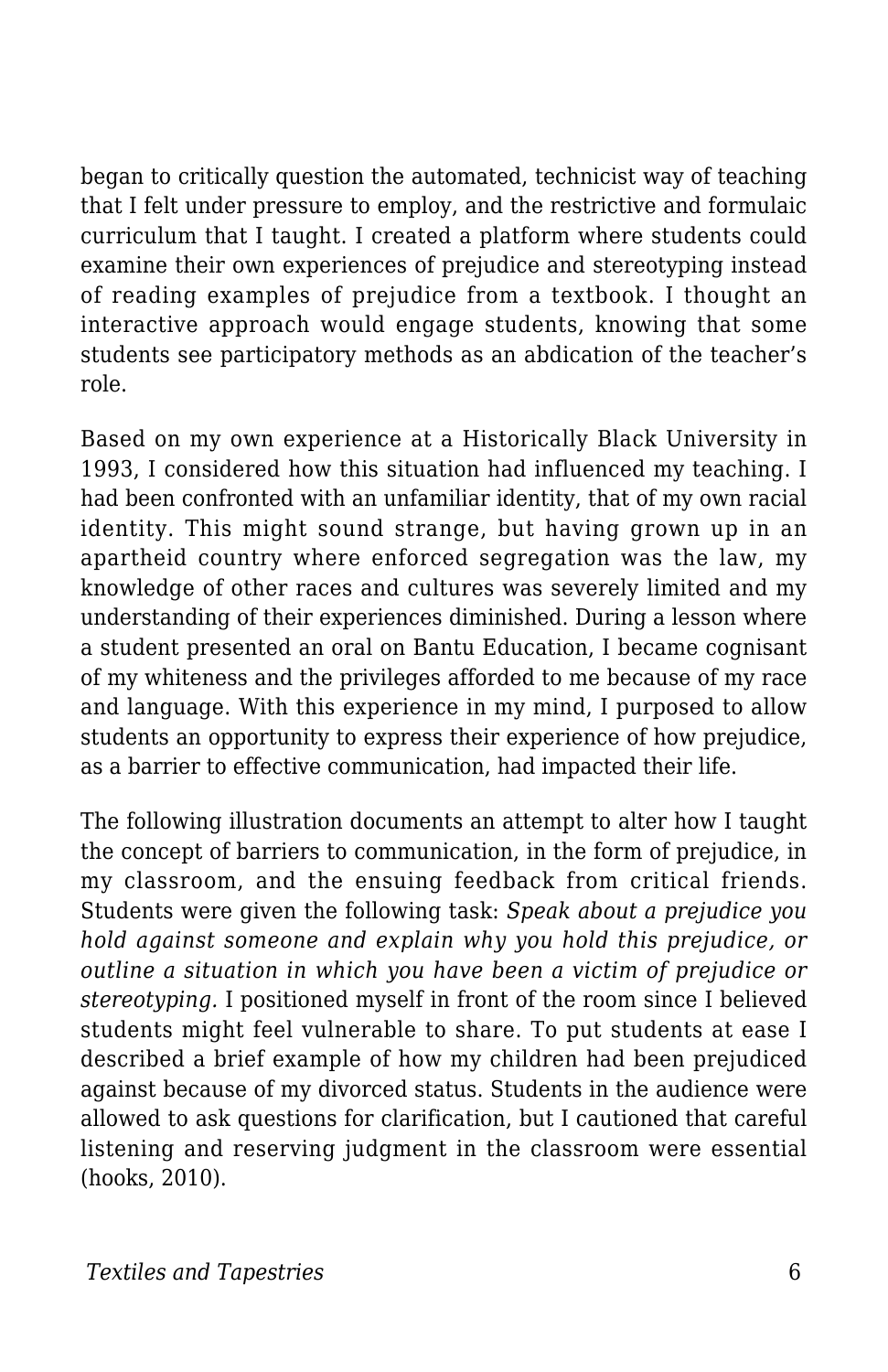#### *Stepping off the Stage: Allowing Other Voices*

I encouraged students to voice their experiences and views, knowing that this activity could include viewpoints that might silence the voice of 'others.' For the purposes of this chapter, only a very short excerpt from a video recorded lesson is shown below. It highlights a section of the conversation that emerged. Short transcript excerpt from the lesson on barriers to communication:

Student 1: I come from Umlazi Township and I am tired of people being prejudiced against me because of where I come from. People think I'm a gangster or a criminal and that's not true!

Lecturer: Oh no, I'm sorry. That's terrible.

Student 2: Yes, …I am prejudiced against the former white Prime Minister. He made sure that black people were put at the bottom of the list (wiping her eyes). Sorry…this is very emotional. Other people look at us because they think we are, are dirty! We can never walk in the street without people thinking we are bad. They treat us unfairly. We just don't have things other people have. Our parents were teachers but, but… they were just stuck there!

Because there were no other jobs that Blacks were allowed to do. They couldn't move on. They even had to have second names because the people couldn't pronounce their names properly. Apartheid did a lot of bad things…

Lecturer: You're right! It was a terrible system of forced separation where many Black people couldn't get jobs based on their race. Whites were seen as superior and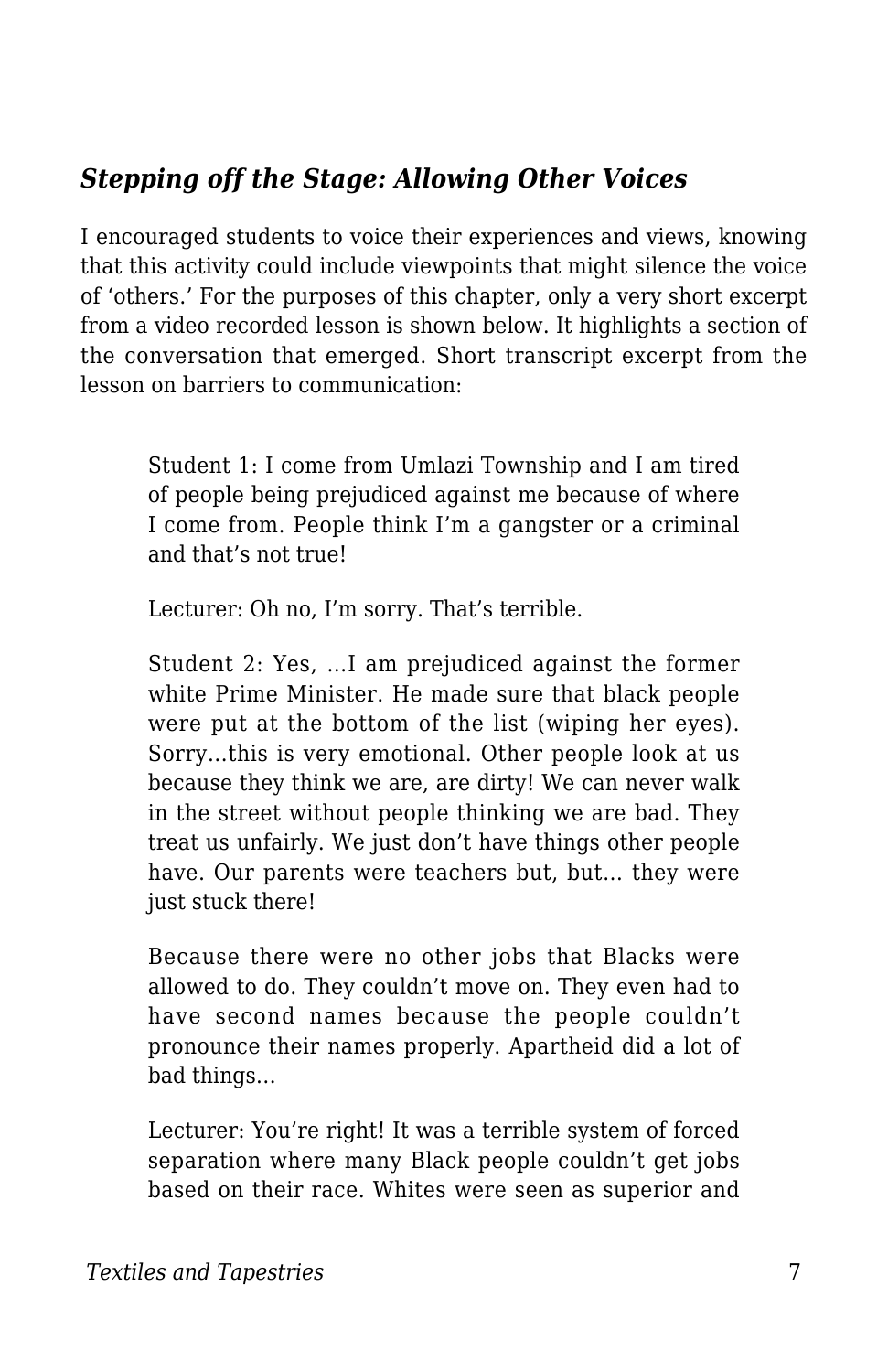the policy was inhumane and evil. It lasted a long time so many people were scarred for life through this racist system.

In my journal I recorded the following:

Whew! I feel shaken now that the lesson is finished and relief that it's over. It was sobering and very painful to hear the information being shared and to see the visible show of emotions. It is so difficult to know what is going to emerge when lessons aren't scripted, and know how to manage spontaneous emotions, including my own. I had to gather my thoughts and try to manage the tensions I felt between feeling guilty, and having to look at the situation from the student's perspective.

#### *Helping to Open up to Self*

The above data was analysed according to Foucault's mode; *forms of elaboration of ethical work* (Foucault, 1985*)*. Ethical work is the work he claims "that one performs on oneself, not only in order to bring one's conduct into compliance with a given rule, but to attempt to transform oneself into the ethical subject of one's behaviour" (Foucault, 1985, p. 27). At this point, I attempt to read my responses and what is happening in my practice through the lens of diversity and difference. Foucault's *forms of elaboration of ethical work*) offers me an opportunity to open up my professional learning, and begin to think in alternative ways of being a communication lecturer. I also have a chance to respond to the dangers of becoming entrenched in rigid practices that end in confinement and enclosure.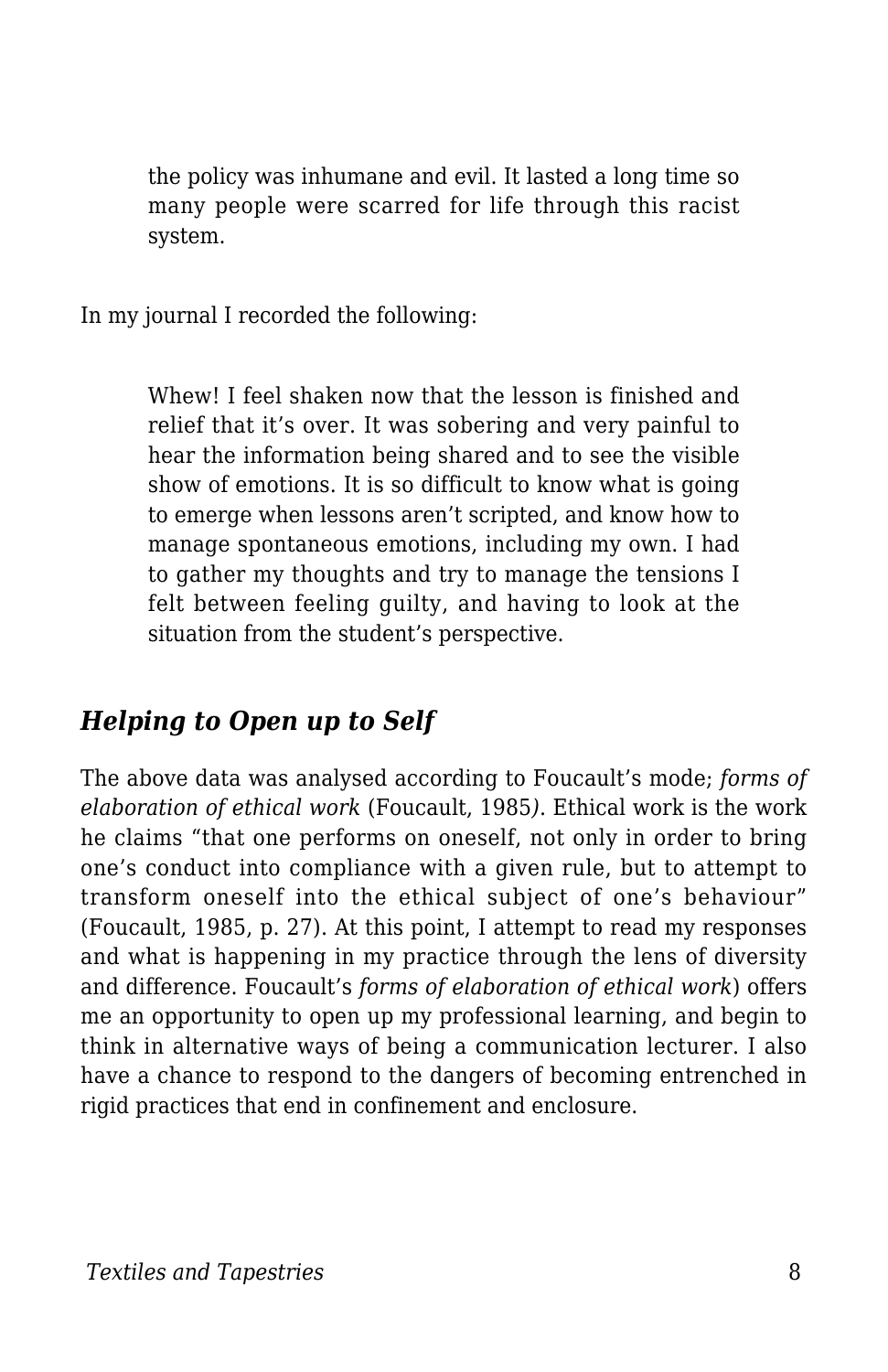#### *Opening up to Critical Friends*

In order to aid reflection, and deepen analysis of my data, I chose to obtain feedback on the video recorded lesson (Samaras & Freese, 2009). Without providing details, I explained it was a lesson on barriers to communication focusing on prejudice and stereotyping. I asked for comments on the learning and teaching (or not) that they saw happening. A few of the comments comprise the following:

Critical friend 1*: I don't like the format of the classroom with you in front. This isn't conducive to dialogue. Why didn't you let students work in small groups and just hover to hear what they were discussing?*

Critical friend 2: *Wow! This lesson is so interesting! You could have chosen any lesson but you chose to speak about prejudice, so you're obviously passionate about prejudice.*

Critical friend 3*: It's evident that students are talking about their prejudices and feelings. I think you have created a space in the classroom where students felt safe to speak freely about their experiences. There's an element of trust.*

Critical friend 2: How did it make you feel when students were talking about being prejudiced against whites?

Lecturer: Well honestly, I felt uncomfortable and bad! But I didn't try to defend myself, so I think I am growing a little in this area.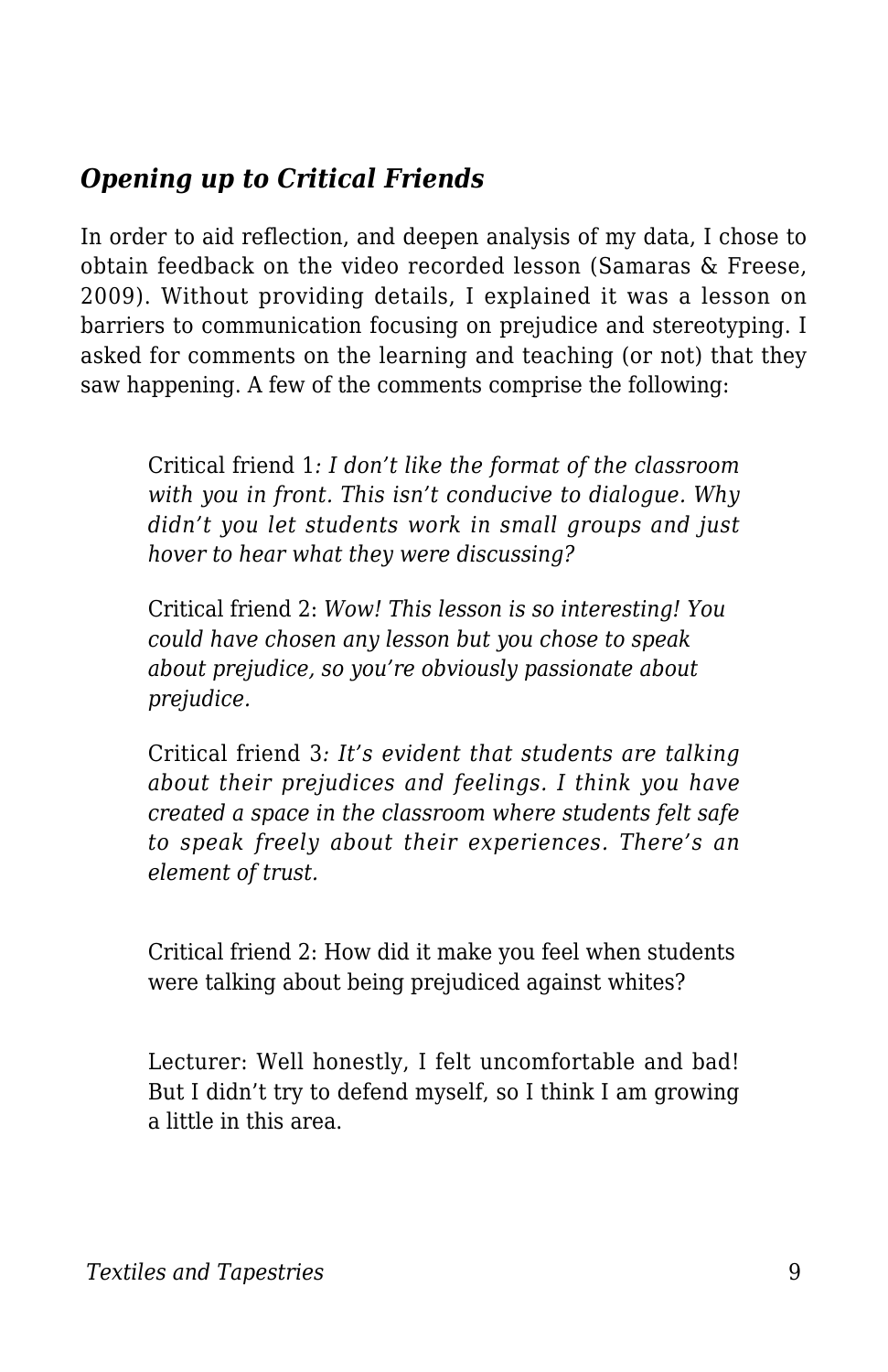Lecturer 4: It's not easy to teach in this way because it's unpredictable and hard emotionally. That's why so many lecturers don't try to introduce interactive methods.

The critique of critical friends caused me to reflect more deeply on the lesson. The vulnerability I experienced in revealing my experimental teaching practices to colleagues was outweighed by my trust in them. I knew their honest comments and questions would help me to grow. Through their feedback and discussion, I become a novice learner of my own privilege and prejudice. A few of the main themes to evolve after scrutiny of the data is that of the need to be in control, embracing emotion, and giving up uncertainty.

#### *The Need to Be in Control*

In considering the question; "*Why didn't you let students work in groups and hover to hear what they were saying?* highlights my need to be in control and monitor the dialogue. I believed that in a lesson, such as this, students would benefit from listening to other students' views and learn new ways of expressing themselves that prior educational experiences had not permitted. Some students might have benefitted from a small group and been more honest without my presence, but students engaged in the conversation despite my being visible. In prior lessons, I would have chosen to direct the lesson and transmitted most of the coursed material, whereas now students were ably taking the lesson forward with their experiences taking centre stage. In examining whether students fluently expressed their prejudice, I had to come to the conclusion, as did my critical friends, that students were verbally competent because they were voicing personal life experiences and therefore showed passion and engagement. My previous view of students who I believed struggled to express themselves, proved to be unfounded in this interactive environment.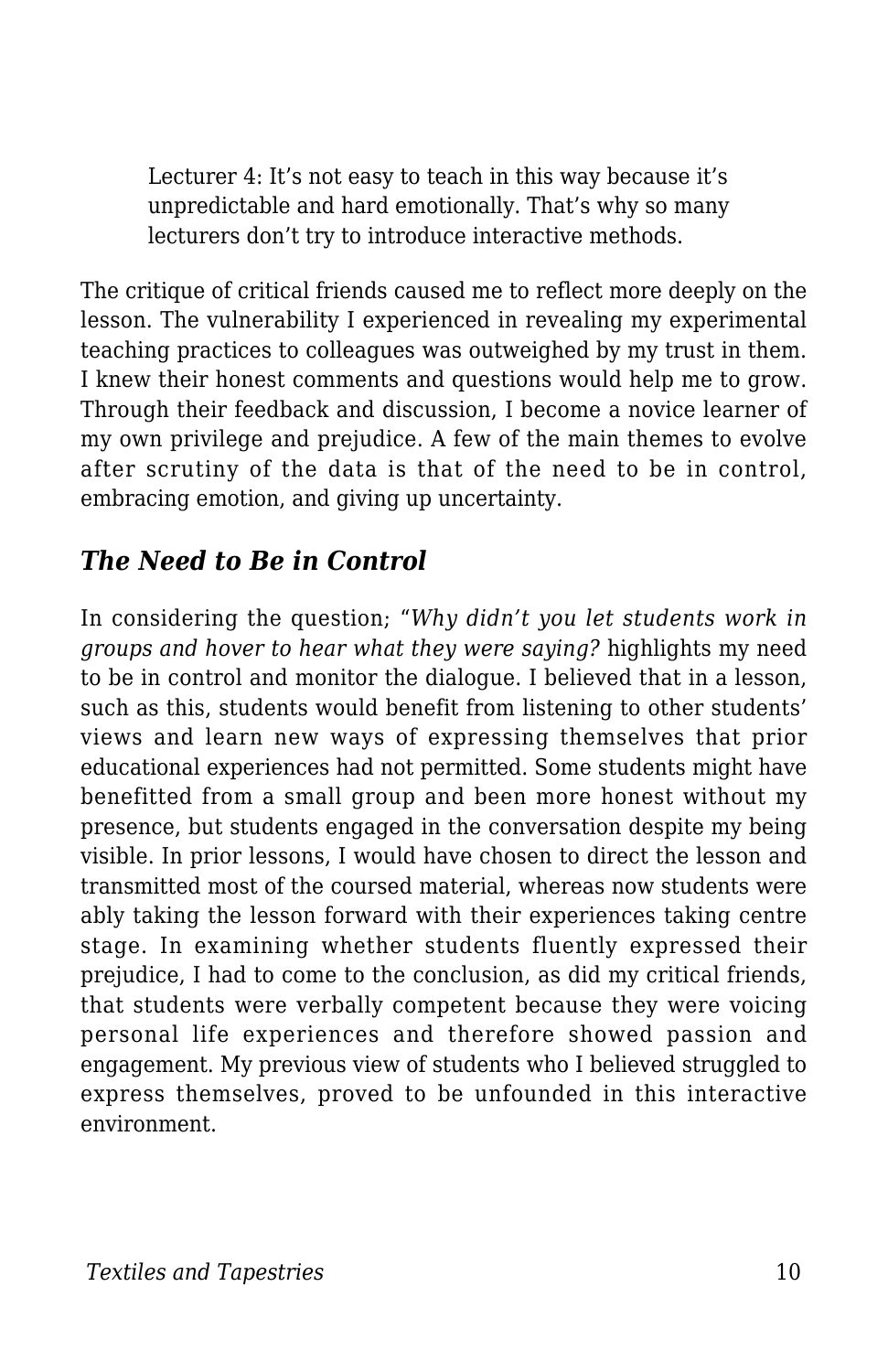#### *Embracing Emotion*

My critical friend's comment*, I think you have created a space in the classroom where students felt safe to speak freely about their experiences,* caused me to consider how my previous classroom environments had been fairly sterile*.* I recognised that my view of good teaching, until fairly recently, had been one devoid of emotion (Reio, 2005), as manifested in my traditional practice. However, I am aware that it is one of the characteristics required in a responsive classroom. By trying to underplay students' emotions I am contradicting what I believe about the acceptability of strong emotions that accompany feelings of prejudice since I experienced that myself in 1993. Although I felt moved by my students' show of emotion, as she spoke about how apartheid had affected her and her family, I was able to adopt an empathetic attitude toward her. In not disregarding her emotions, and choosing not to defend my race, I demonstrate a willingness to include emotional responses as part of the classroom milieu and become a novice learner of prejudice. When there is an element of trust more authentic forms of communication will emerge and all participants learn and grow.

#### *Giving up Uncertainty*

The critical friend comment; *You could have chosen any lesson but you chose to speak about prejudice,* signaled to me that I was learning to take risks, and relinquish the scripted text with which I was familiar. In a sense, I knew that the topic of prejudice would elicit heartfelt expressions, but in examining my position as a privileged, white middle-class academic (Warren & Hytton, 2004), who by default has power and control in the classroom, I needed to open up a space for all voices to be heard. The comment; *How did it make you feel when students were talking about being prejudiced against whites?* caused feelings of guilt, but enabled me to gain a deeper understanding of my complicity in the apartheid system. Although I felt tension in the room, and a sense of my race being contested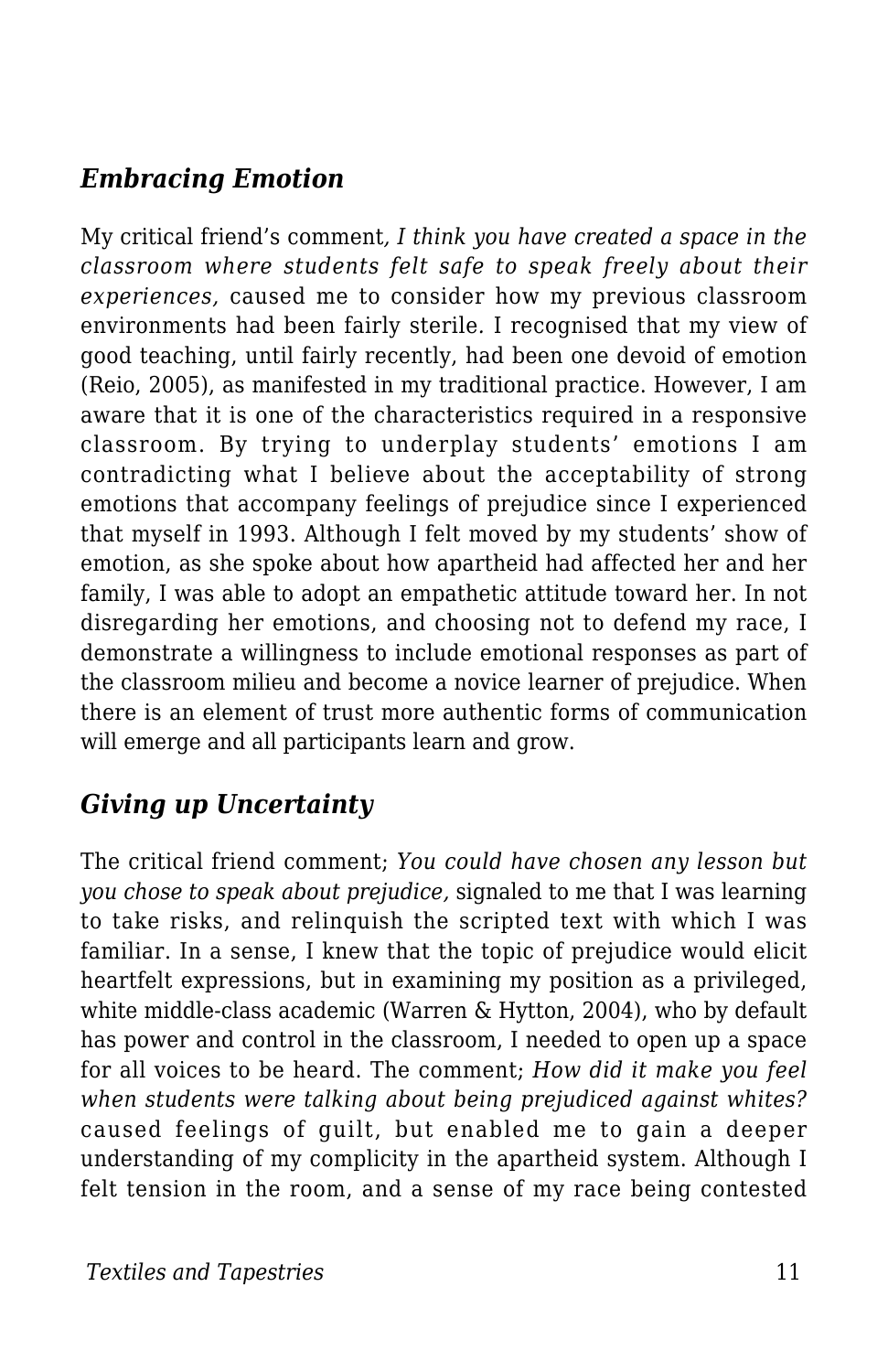(Brown, 2004), I was able to acknowledge my role.

Feedback from my critical friends, on my lesson, raised awareness of why I had chosen this lesson. Being confronted with my 'racial identity' during my experience at the HBI had prompted me to make room for students to speak. By confronting my white race and privilege, I was able to obtain a level of freedom that Foucault suggests is possible in taking an ethical stance. Critical discussion helped me to understand what my biases were, and to draw from students' own knowledge to expand and enhance my understanding of privilege. I was able to examine my tendency to be defensive and to question what I was protecting. Better understanding the nuances and complexities that existed in my pedagogy, instead of maintaining a linear reading of my students and practice, opened my eyes. I was able to acknowledge where power and voice shifted and reconfigured and I became a learner desiring a less hierarchical approach.

Through opening up with self and critical friends, I am forced to recognise how ingrained my beliefs and values are concerning students' knowledge resources and their learning, and the extent to which these perceptions unconsciously weave into my practices. Through this classroom interaction, my identity is constituted (Fassett & Warren, 2007) in ways that position me as 'learner', and knowledge resource recipient rather than sole transmitter. My curiosity, desire for spontaneity, and for shifting hierarchies in the classroom are opened up in this interaction as I learn to yield to uncertainty and let go of my preconceived ideas. I also relinquish control of my thinking about what constitutes knowledge, teaching and learning. Social identity theory helps me to recognise how my race and classed self intertwines with my academic identity (Jenkins, 2008), and can constrain instead of liberate.

I recognise how my personal life is interwoven with my practices and acknowledge, as suggested by Coia and Taylor (2009, p. 4), that "We cannot divorce our lives from our teaching." I realise how my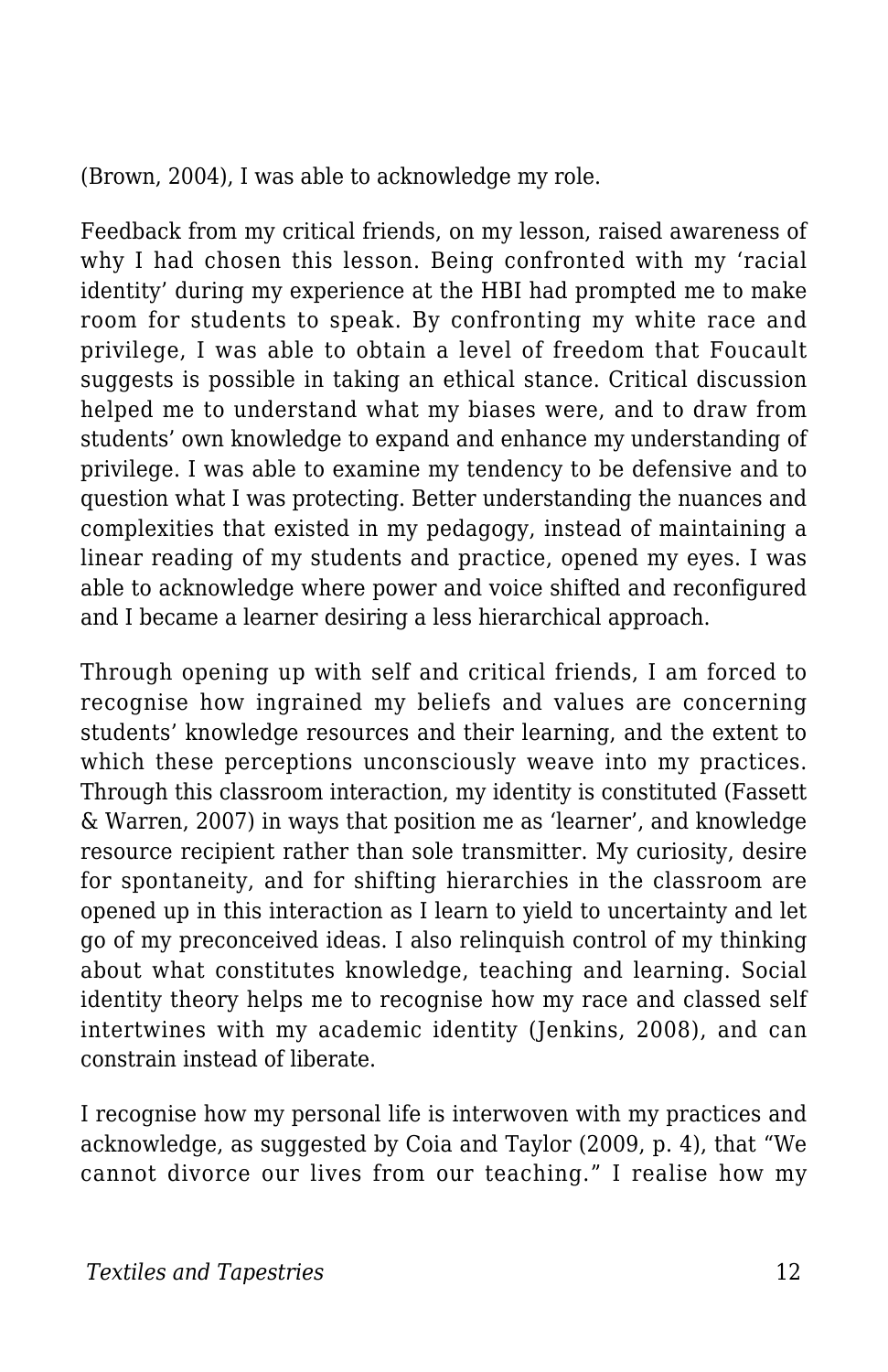whiteness, with its accompanying privileges and entitlement, prevented me from seeing how the injustice of apartheid, where control was the order of the day, was being perpetuated through my actions in the classroom. My passive, aloof stance negatively influenced my notions of knowledge, students' ability, and approaches to teaching and learning. It also blocked many of my other qualities such as curiosity, empathy, and flexibility when engaging with a diverse group of students.

In this attempt at transforming a lesson, I am able to identify a few aesthetic moments (Aguirre, 2004) where the distinct yarn of the personal and the professional interlace to form an aesthetic fabric. The classroom became a place where students had agency to affirm and challenge. In recognising how pedagogy comprises both technical and aesthetic aspects (Eisner, 2002), I understand the need for spontaneity and I am beginning to understand how the classroom can be a space where I can change dominant discourses, as well as perspectives and practices. It positions me to enact agency and move toward the telos that Foucault (1985) suggests one should strive toward.

### **Outcomes**

This research illustrates my learning and development from a technicist, linear way of 'telling-doing' to an evolving, way of understanding the value of one's personal craft knowledge (Connelly, et al., 1997). Critical communication pedagogy that encompasses uncertainty, spontaneity and empathy can enliven diverse undergraduate classes. It has potential to open up traditional practices and promote more organic ways of being, thinking, and acting as teachers and learners. The use of video helped me to represent, construct, and deconstruct my thinking about teaching (Weber & Mitchell, 2004). The self- study methodology, together with Foucault's framework of ethics, offered a space for the author to care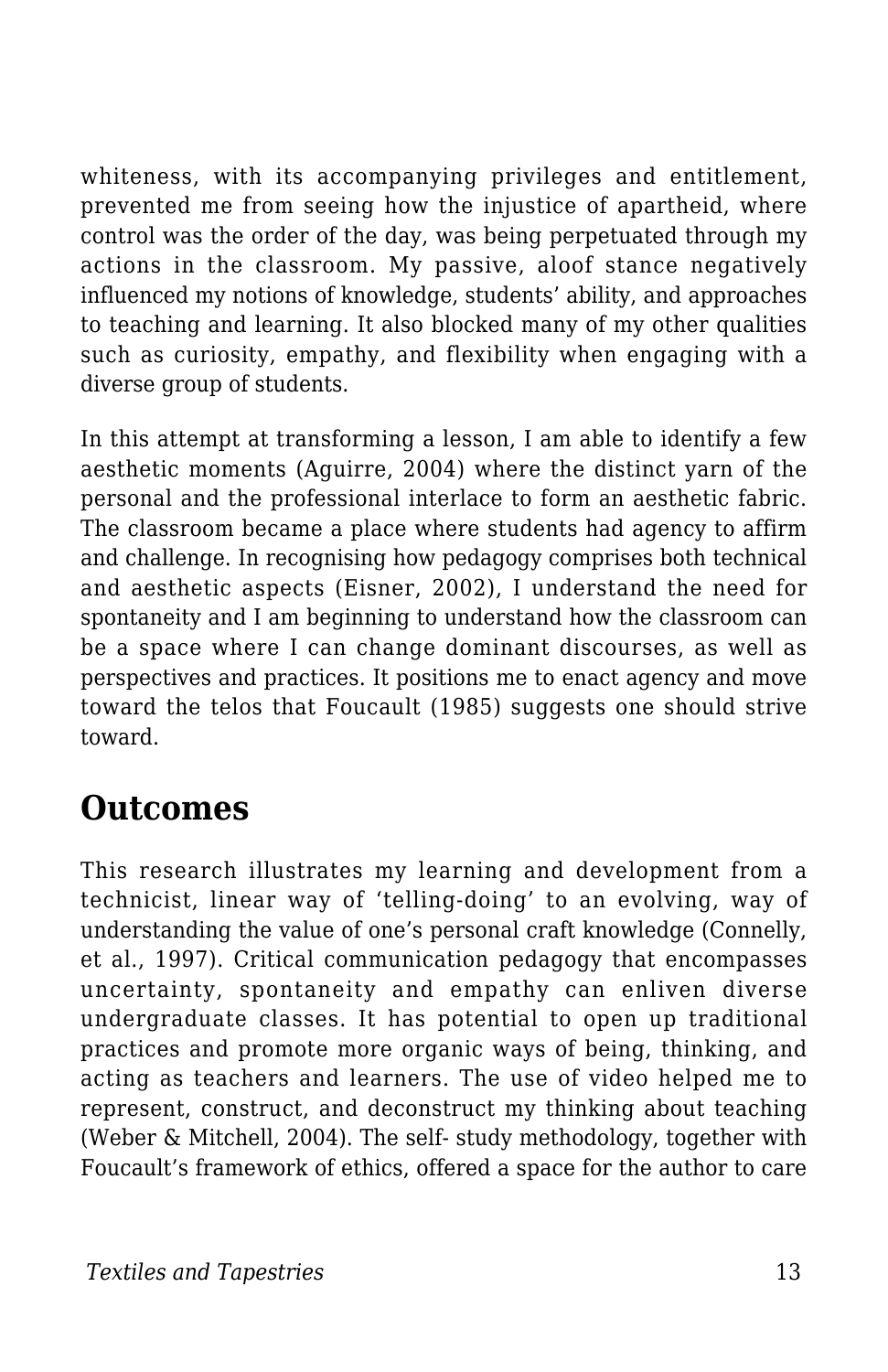enough for the self to identify, confront and 'dissipate accepted familiarities' (Falzon, 1998, p. 70). This was helpful in order to reimagine my communication pedagogy and to create a space where threads of personal and professional identities could interlock.

I was able to reflect on and question my taken for granted ways of thinking as a white woman lecturer, and the values that I privileged in my everyday teaching practices. I demonstrate some growth in that my uneasiness in trying to navigate a path in a racially diverse teaching environment, were the very factors that caused shifts in my thinking and actions. I recognised how the risky process of unpacking my personal narrative could open pathways for unlearning my prejudices and different types of self-closure (Pillay, et al., 2018). Confronting my white privilege revealed my complicity in how I pathologised my students, as well as my constricted views of knowledge and learning. It is what Nuttall (2009, p. 14) suggests is about "confronting one's secret life, including the untruths - latent, blatant, imminent, potent - that inhabit the white self."

Collaborative reflective experiences not only allowed for trustworthiness but for more creative approaches to be interrogated and critiqued (Pithouse-Morgan & Pillay, 2013). It became clear how the warp and the weft of individual strands of personal and professional experience can be woven together to form new understandings of practice. One contribution to educational research is the way in which a reflexive process enabled a higher education educator to recognize the social constructedness of her communication lecturer identity and to reconfigure this in order to transform ways of thinking and knowing. Furthermore, allowing the personal to interweave with the professional provided opportunity for an opening up to alternate ways of thinking and enacting communication pedagogy.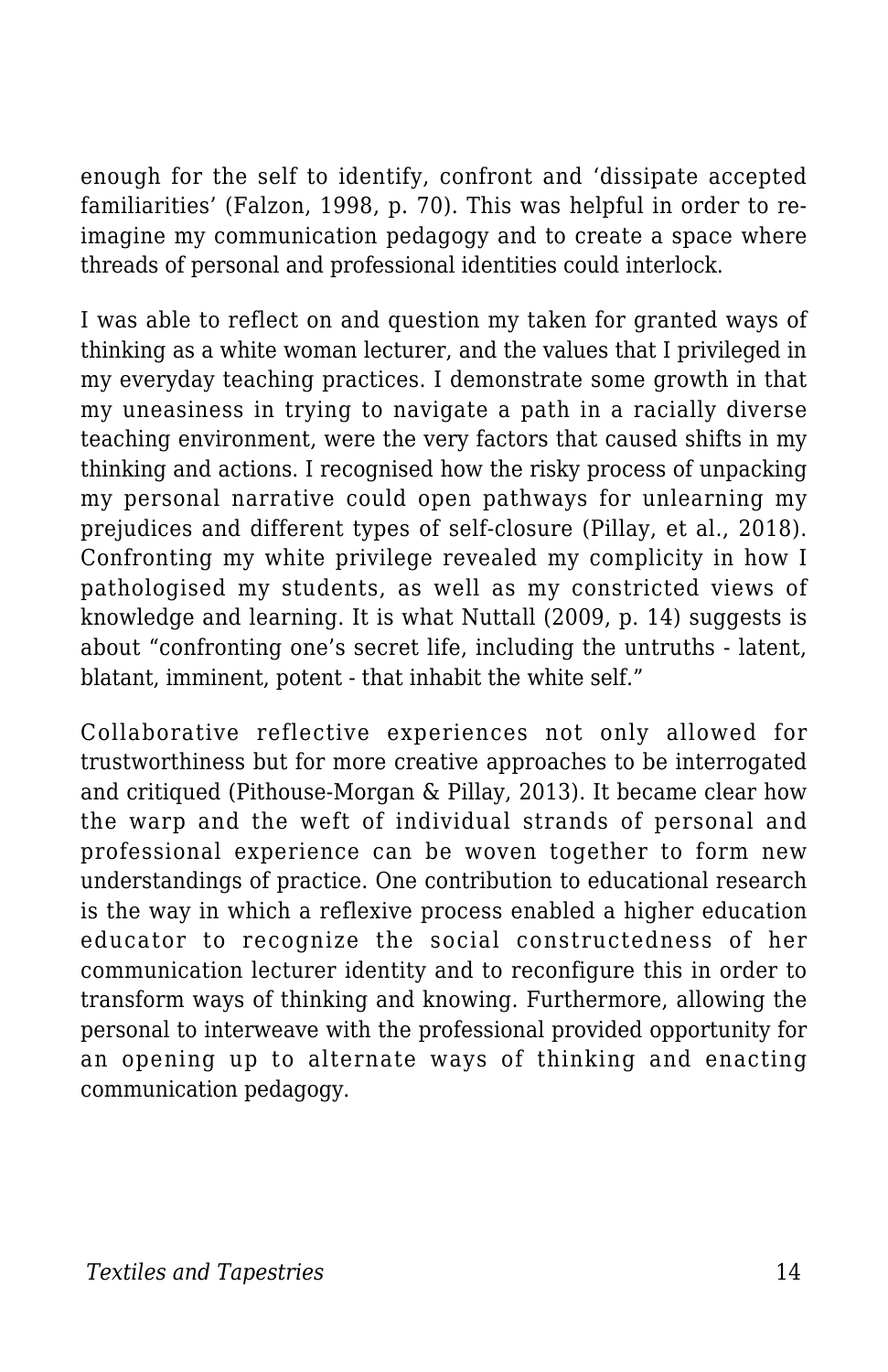### **References**

Aguirre, I. (2004). Beyond the understanding of visual culture: A pragmatist approach to aesthetic education. *International Journal of Art and Design Education, 23*(3), 256- 269.

Allan, J. (2013). Foucault and his acolytes: Discourse, power and ethics. In M. Murphy (Ed.), *Social theory and education research: understanding Foucault, Habermas, Bourdieu and Derrida* (pp. 21-34). Routledge.

Batters, S. M. (2011). *Care of the self and the will to freedom: Michel Foucault, critique and ethics.* (Senior Honors Project), University of Rhode Island. Retrieved from [https://edtechbooks.org/-GAwI](http://digitalcommons.uri.edu/cgi/viewcontent.cgi?article=241&context=srhonorsprog)

Brown, E. (2004). The significance of race and social class for selfstudy and the professional knowledge base of teacher education *International handbook of self-study of teaching and teacher education practices* (pp. 517-574). Springer.

Cohen, J. L. (2008). 'That's not treating you as a professional': Teachers constructing complex professional identities through talk. *Teachers and Teaching: Theory and Practice, 14*(2), 79-93.

Coia, L., & Taylor, M. (2009). Co/autoethnography: Exploring our teaching selves collaboratively. In D. Tidwell, M. Heston & L. Fitzgerald (Eds.), *Research methods for the self-study of practice* (pp. 3-16). Springer.

Clandinin, D. J., & Connelly, F. M. (2000). *Narrative inquiry: Experience and story in qualitative research*. Jossey Bass.

Connelly, F. M., Clandinin, D. J., & He, M. F. (1997). Teachers' personal practical knowledge on the professional knowledge landscape. *Teaching and Teacher Education, 13*(7), 665-674.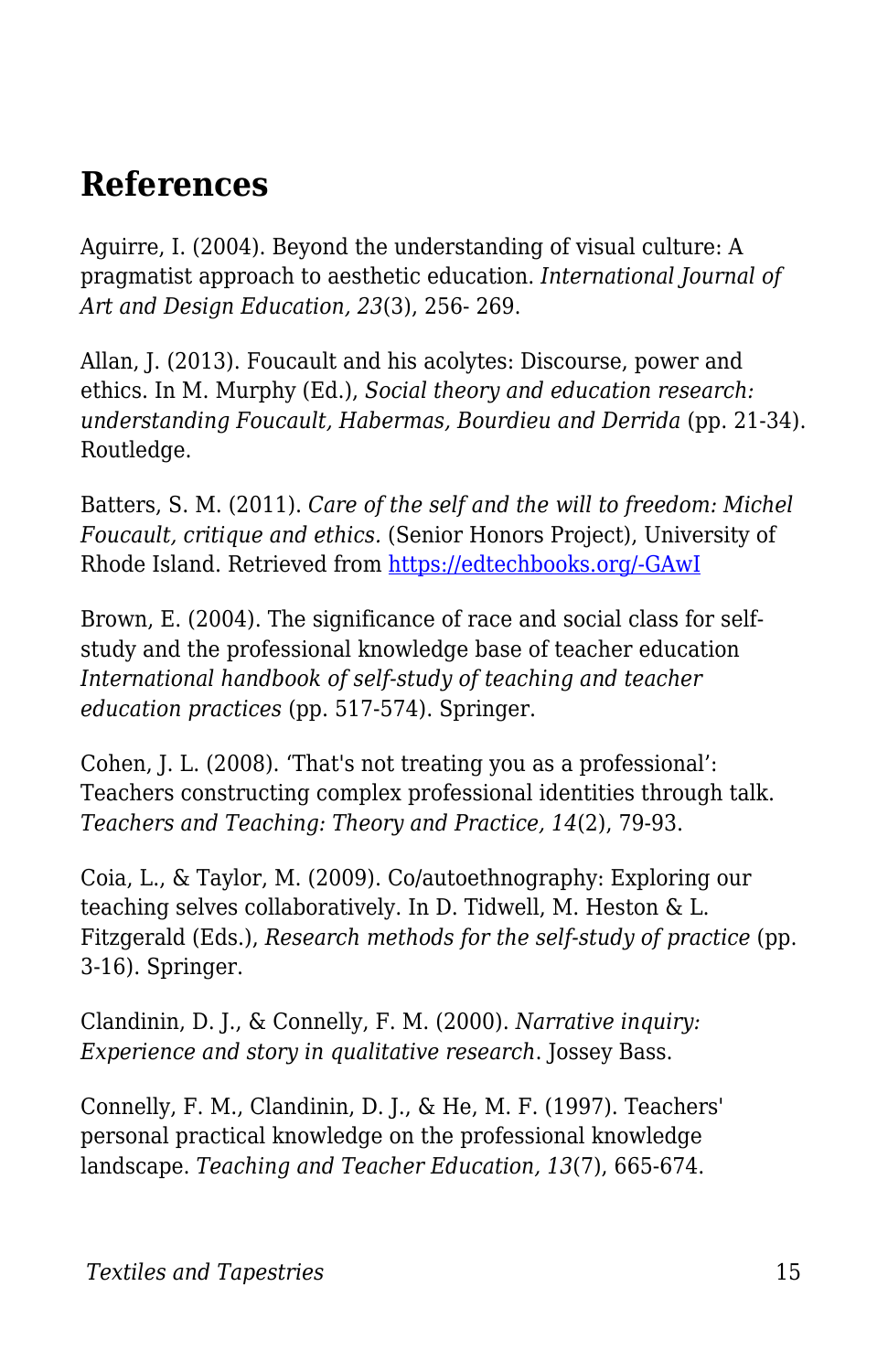Eisner, E. W. (2002). What can education learn from the arts about the practice of education? Journal of Curriculum and Supervision, 18(1), 4-16.

Falzon, C. (1998). *Foucault and social dialogue: Beyond fragmentation*. London: Routledge. Fassett, D. L., & Warren, J. T. (2007). *Critical communication pedagogy*. Sage.

Flores, N., & Rosa, J. (2015). Undoing appropriateness: Raciolinguistic ideologies and language diversity in education. *Harvard Educational Review, 85*(2), 149-171.

Foucault, M. (1983). The subject and power. In H. L. Dreyfus & P. Rabinow (Eds.), *Michel Foucault. Beyond structuralism and hermeneutics.* (2nd ed., pp. 208-228). University of Chicago Press.

Foucault, M. (1985). *The history of sexuality: The use of pleasure* (R. Hurley, Trans. Vol. 2). Pantheon.

Hooks, B. (2010). *Teaching critical thinking: Practical wisdom*. Routledge.

Jenkins, R. (2008). *Social identity (*3rd ed.). Routledge.

LaBoskey, V. K. (2004). The methodology of self-study and its theoretical underpinnings. In J. J. Loughran, M. Hamilton, V. K. LaBoskey, & T. L. Russell (Eds.), *International handbook of self-study of teaching and teacher education practices* (pp. 817-869). Kluwer.

Leitch, R. (2006). Limitations of language: Developing arts-based creative narrative in stories of teachers' identities. *Teachers and Teaching: theory and practice*, *12*(5), 549-569.

Nuttall, S. (2009). *Entanglement.* Wits University Press.

Pillay, D., Naicker, S., & Rawlinson, W. (2018). Knowing teacher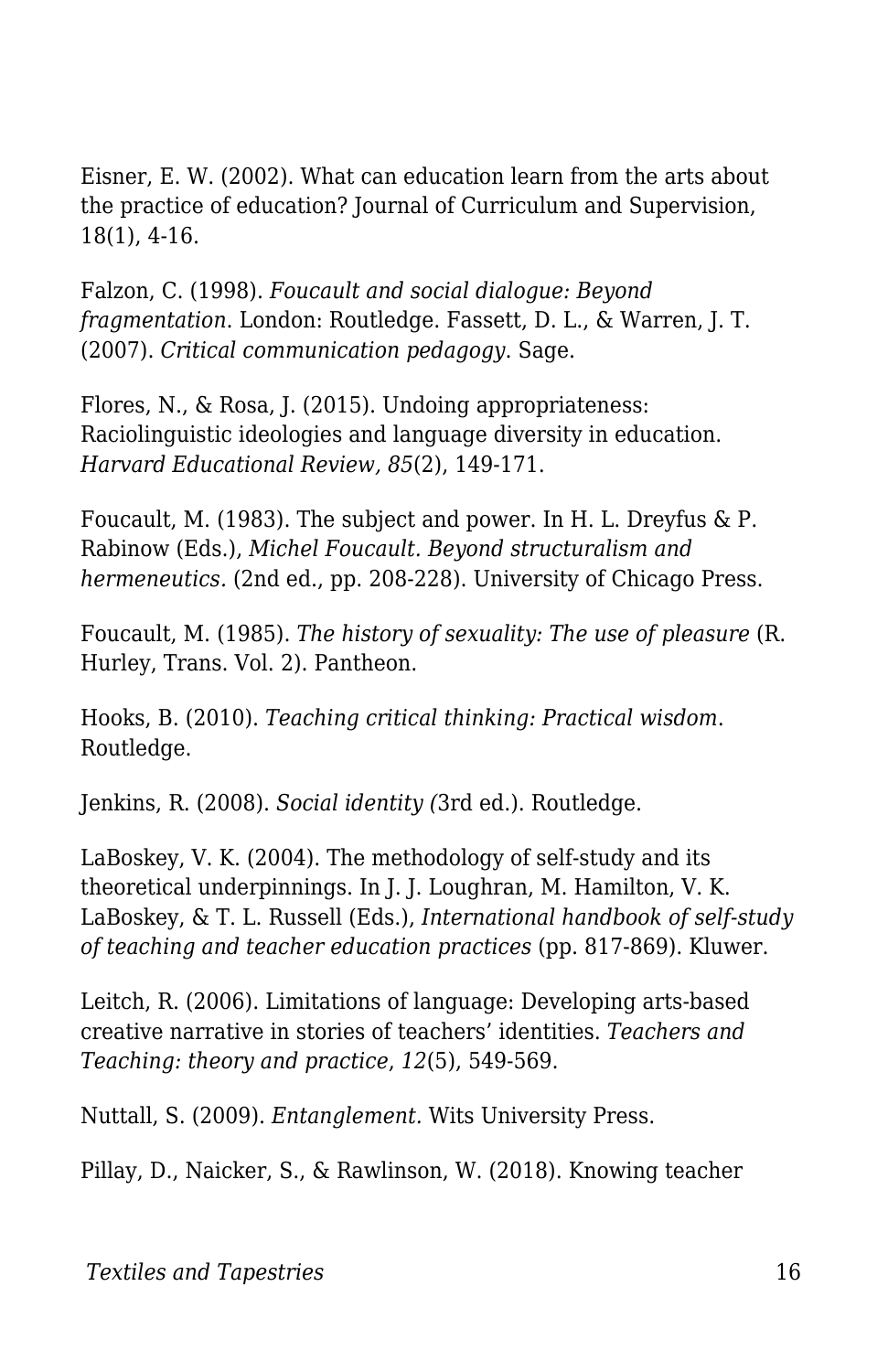researcher-self differently through found photos and self-narrative writing. In K. Pithouse-Morgan, D. Pillay & C. Mitchell (Eds.), *Memory mosaics: Artful professional learning research*. Springer.

Pinnegar, S. (1998). Introduction to part 11: Methodological perspectives. In M. L. Hamilton (Ed.), *Reconceptualizing teaching practice: Self-study in teacher education* (pp. 31- 33). Falmer Press.

Pinnegar, S., & Hamilton, M. L. (2009). *Self-study of practice as a genre of qualitative research: Theory, methodology, and practice*. Springer.

Pithouse, K., Mitchell, C., & Weber, S. (2009). Self-study in teaching and teacher development: A call to action. *Educational Action Research, 17*(1), 43-62.

Pithouse-Morgan, K., & Pillay, D. (2013). *Towards a playful pedagogic ethos: Learning (about our selves) from our use of arts-based approaches in teacher development studies*. Paper presented at the American Educational Research Association Annual Meeting: "Education and Poverty: Theory, Research, Policy, and Praxis," San Francisco.

Reio, T. G. (2005). Emotions as a lens to explore teacher identity and change: A commentary. *Teaching and Teacher Education*, *21*(8), 985-993.

Samaras, A. P. (2011). *Self-study teacher research: Improving your practice through collaborative inquiry*. Sage Publications.

Samaras, A. P., Hicks, M. A., & Berger, J. G. (2004). Self-study through personal history. In J. J. Loughran, M. Hamilton, V. K. LaBoskey & T. L. Russell (Eds.), *International handbook of self-study of teaching and teacher education practices* (pp. 905-942). Kluwer.

Samaras, A. P., & Freese, A. R. (2006). *Self-study of teaching*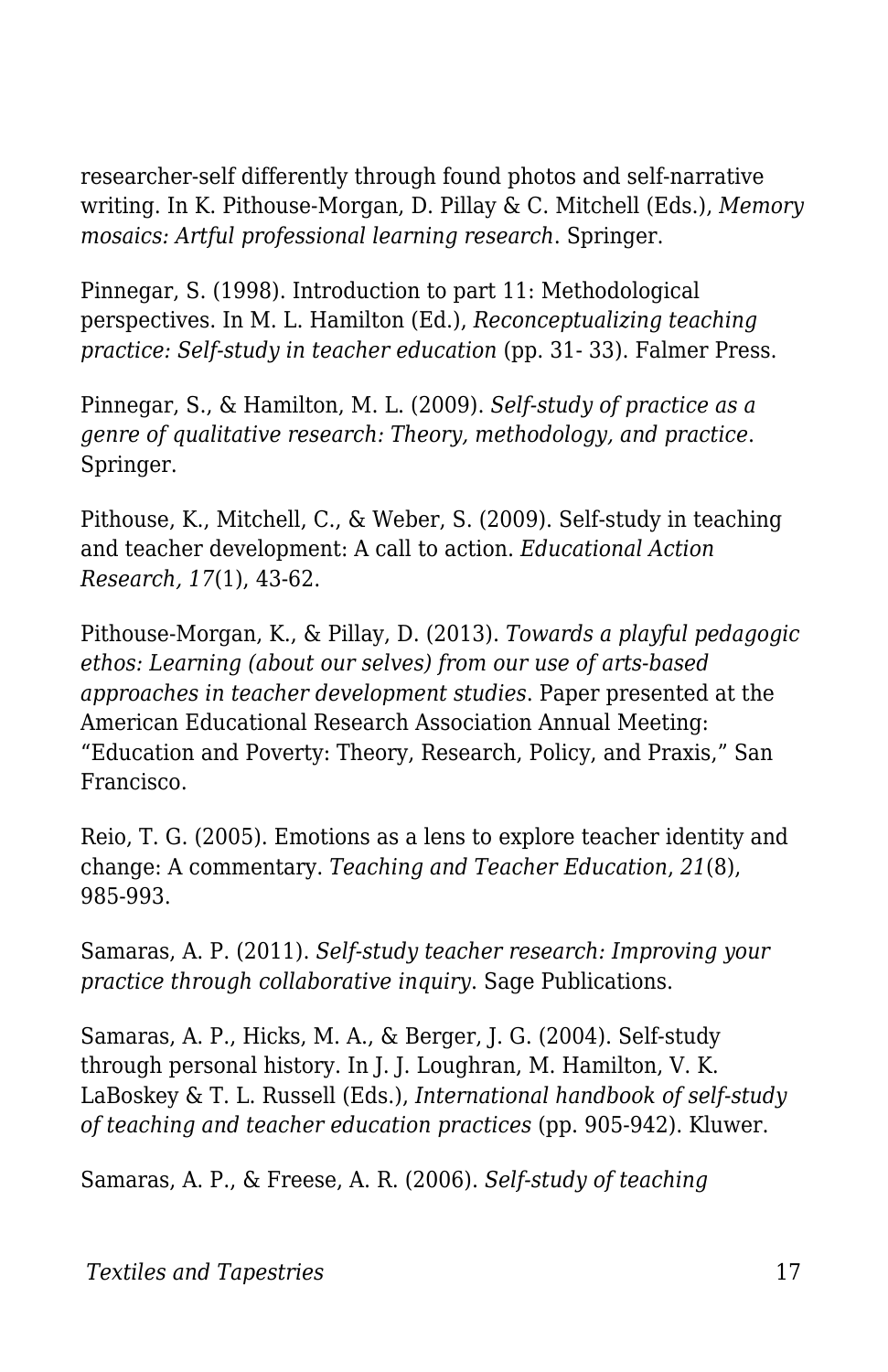*practices primer*. Peter Lang.

Samaras, A. P., & Freese, A. R. (2009). Looking back and looking forward: An historical overview of the self-study school. In C. A. Lassonde, S. Galman & C. Kosnik (Eds.), *Self-study research methodologies for teacher educators* (pp. 3-20). Sense Publishers.

Stets, J. E., & Burke, P. J. (2000). Identity theory and social identity theory. *Social Psychology Quarterly, 63*(3), 224-237.

Tidwell, D., & Fitzgerald, L. (2004). Self-study as teaching. In International handbook of self-study of teaching and teacher education practices (pp. 69-102). Springer.

Vanassche, E., & Kelchtermans, G. (2015). The state of the art in selfstudy of teacher education practices: A systematic literature review. *Journal of Curriculum Studies, 47*(4), 508-528.

Warren, J. T., & Hytten, K. (2004). The faces of whiteness: Pitfalls and the critical democrat. *Communication Education*, *53*(4), 321-339.

Weber, S., & Mitchell, C. (2004). *Not just any dress: Narratives of memory, body, and identity*. Peter Lang.

Whitehead, J. (2004). What counts as evidence in self-studies of teacher education practices. In J. J. Loughran, M. L. Hamilton, V. K. LaBoskey & T. Russell (Eds.), *International handbook of self-study of teaching and teacher education practices* (pp. 871-903). Springer.